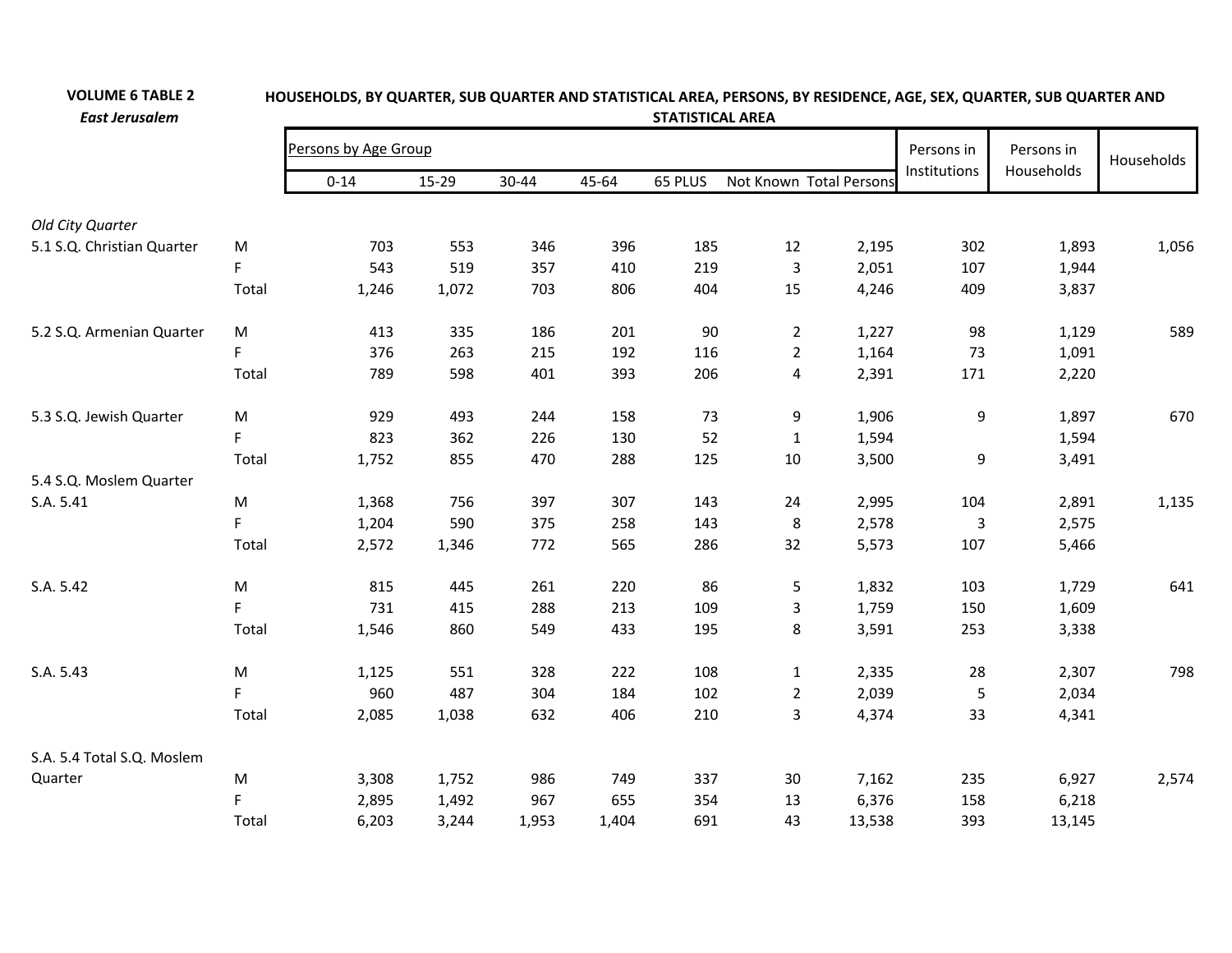| 5. Total Old City Quarter                      | ${\sf M}$<br>F | 5,353<br>4,637 | 3,133<br>2,636 | 1,762<br>1,765 | 1,504<br>1,387 | 685<br>741 | 53<br>19       | 12,490<br>11,185 | 644<br>338 | 11,846<br>10,847 | 4,889 |
|------------------------------------------------|----------------|----------------|----------------|----------------|----------------|------------|----------------|------------------|------------|------------------|-------|
| Northern Quarter<br>6.1 S.Q. Tur, Wadi el Jose | Total          | 9,990          | 5,769          | 3,527          | 2,891          | 1,426      | 72             | 23,675           | 982        | 22,693           |       |
| 6.11 S.A. Tur                                  |                |                |                |                |                |            |                |                  |            |                  |       |
|                                                | ${\sf M}$      | 1,240          | 647            | 411            | 246            | 143        | 22             | 2,709            | 94         | 2,615            | 935   |
|                                                | F              | 1,146          | 582            | 417            | 275            | 194        | 12             | 2,626            | 243        | 2,383            |       |
|                                                | Total          | 2,386          | 1,229          | 828            | 521            | 337        | 34             | 5,335            | 337        | 4,998            |       |
| 6.12 S.A. Isawiya                              |                |                |                |                |                |            |                |                  |            |                  |       |
|                                                | ${\sf M}$      | 458            | 153            | 102            | 70             | 47         | 6              | 836              |            | 836              | 288   |
|                                                | F              | 354            | 189            | 108            | 78             | 45         | 3              | 777              |            | 777              |       |
|                                                | Total          | 812            | 342            | 210            | 148            | 92         | 9              | 1,613            |            | 1,613            |       |
| 6.13 - S.A. Hebrew University                  |                |                |                |                |                |            |                |                  |            |                  |       |
| Area                                           |                |                |                |                |                |            |                |                  |            |                  |       |
|                                                | ${\sf M}$      | 35             | 68             | 32             | 24             | 12         | $\mathbf{1}$   | 172              | 127        | 45               | 20    |
|                                                | F.             | 38             | 82             | 35             | 28             | 11         |                | 194              | 155        | 39               |       |
|                                                | Total          | 73             | 150            | 67             | 52             | 23         | $\mathbf{1}$   | 366              | 282        | 84               |       |
| 6.14 S.A. Wadi el Jose                         |                |                |                |                |                |            |                |                  |            |                  |       |
|                                                | ${\sf M}$      | 852            | 397            | 275            | 190            | 43         | 4              | 1,761            | 85         | 1,676            | 526   |
|                                                | F              | 775            | 400            | 262            | 153            | 61         | 6              | 1,657            | 69         | 1,588            |       |
|                                                | Total          | 1,627          | 797            | 537            | 343            | 104        | 10             | 3,418            | 154        | 3,264            |       |
| 6.1 Total S.Q. Tur, Wadi el<br>Jose            |                |                |                |                |                |            |                |                  |            |                  |       |
|                                                | ${\sf M}$      | 2,585          | 1,265          | 820            | 530            | 245        | 33             | 5,478            | 306        | 5,172            | 1,769 |
|                                                | F              | 2,313          | 1,253          | 822            | 534            | 311        | 21             | 5,254            | 467        | 4,787            |       |
|                                                | Total          | 4,898          | 2,518          | 1,642          | 1,064          | 556        | 54             | 10,732           | 773        | 9,959            |       |
| 6.2 S.Q. American Colony<br>Sheikh el Jarrah   |                |                |                |                |                |            |                |                  |            |                  |       |
| 6.21 S.A. East American<br>Colony              |                |                |                |                |                |            |                |                  |            |                  |       |
|                                                | M              | 742            | 377            | 292            | 240            | 91         | $\mathbf{1}$   | 1,743            | 72         | 1,671            | 678   |
|                                                | F              | 691            | 463            | 333            | 223            | 106        |                | 1,816            | 108        | 1,708            |       |
|                                                | Total          | 1,433          | 840            | 625            | 463            | 197        | $\mathbf{1}$   | 3,559            | 180        | 3,379            |       |
| 6.22 S.A. West American<br>Colony              |                |                |                |                |                |            |                |                  |            |                  |       |
|                                                | ${\sf M}$      | 111            | 151            | 90             | 82             | 31         | $\overline{2}$ | 467              | 126        | 341              | 160   |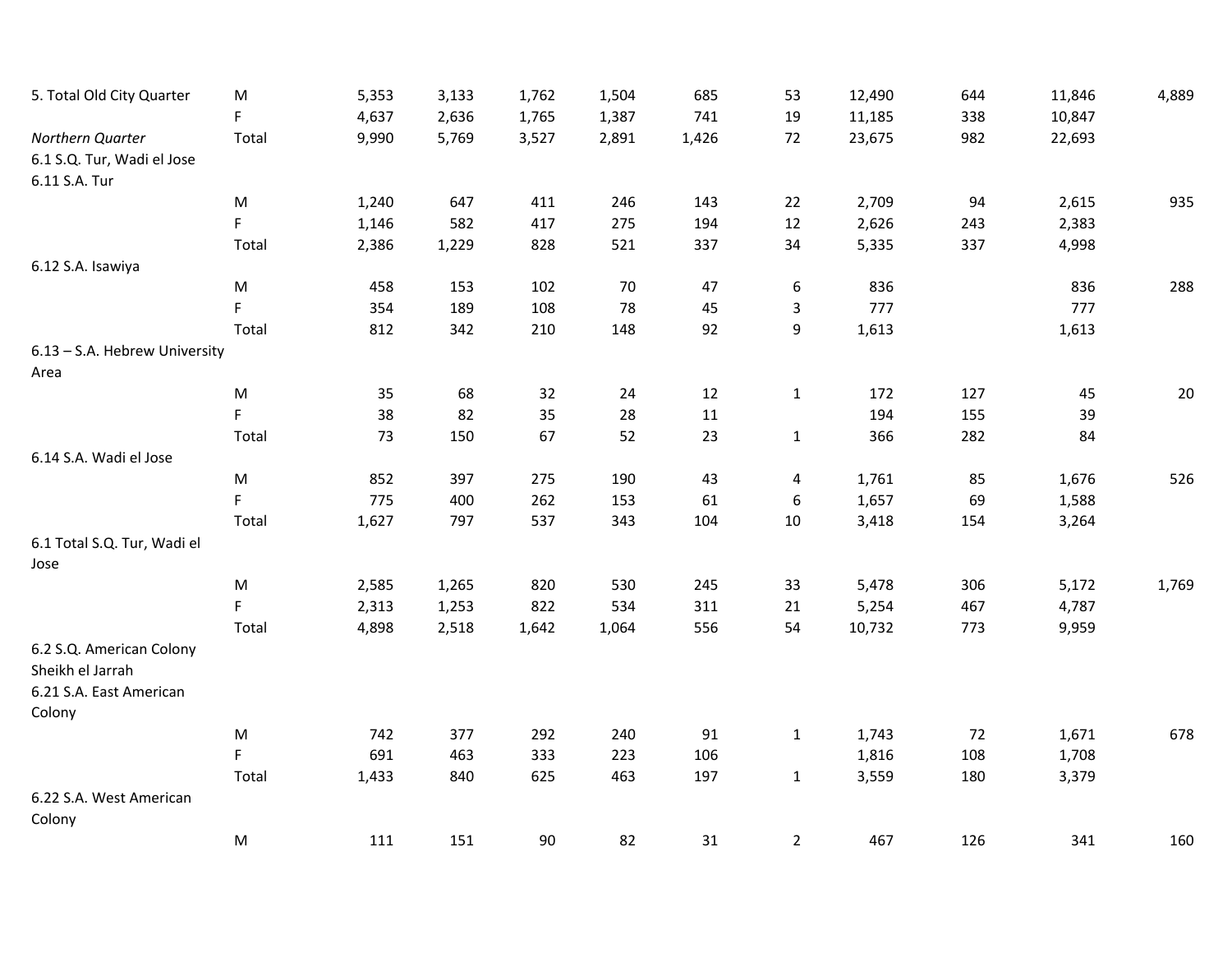|                                                     | F         | 120    | 91    | 78    | 84    | 29    | 4              | 406    | 79             | 327    |       |
|-----------------------------------------------------|-----------|--------|-------|-------|-------|-------|----------------|--------|----------------|--------|-------|
|                                                     | Total     | 231    | 242   | 168   | 166   | 60    | 6              | 873    | 205            | 668    |       |
| 6.23 S.A. Sheikh el Jarrah                          |           |        |       |       |       |       |                |        |                |        |       |
|                                                     | ${\sf M}$ | 325    | 224   | 136   | 144   | 55    | $\overline{2}$ | 886    | 102            | 784    | 328   |
|                                                     | F         | 280    | 205   | 169   | 142   | 58    | 3              | 857    | 115            | 742    |       |
|                                                     | Total     | 605    | 429   | 305   | 286   | 113   | 5              | 1,743  | 217            | 1,526  |       |
| 6.2 Total S.Q. American                             |           |        |       |       |       |       |                |        |                |        |       |
| Colony Sheikh Jarrah                                |           |        |       |       |       |       |                |        |                |        |       |
|                                                     | ${\sf M}$ | 1,178  | 752   | 518   | 466   | 177   | 5              | 3,096  | 300            | 2,796  | 1,166 |
|                                                     | F         | 1,091  | 759   | 580   | 449   | 193   | $\overline{7}$ | 3,079  | 302            | 2,777  |       |
|                                                     | Total     | 2,269  | 1,511 | 1,098 | 915   | 370   | 12             | 6,175  | 602            | 5,573  |       |
| 6.3 S.Q. Shu'aft, beit Khanina<br>6.31 S.A. Shu'aft |           |        |       |       |       |       |                |        |                |        |       |
|                                                     | M         | 764    | 353   | 249   | 181   | 83    | 15             | 1,645  | 12             | 1,633  | 605   |
|                                                     | F         | 759    | 428   | 307   | 179   | 78    | $\pmb{4}$      | 1,755  |                | 1,755  |       |
|                                                     | Total     | 1,523  | 781   | 556   | 360   | 161   | 19             | 3,400  | 12             | 3,388  |       |
| 6.32 S.A. Beit Khanina                              |           |        |       |       |       |       |                |        |                |        |       |
|                                                     | ${\sf M}$ | 771    | 386   | 301   | 188   | 66    | 4              | 1,716  | 40             | 1,676  | 660   |
|                                                     | F         | 764    | 466   | 353   | 218   | 86    | 6              | 1,893  | 48             | 1,845  |       |
|                                                     | Total     | 1,535  | 852   | 654   | 406   | 152   | 10             | 3,609  | 88             | 3,521  |       |
| 6.33 S.A. Atarot Airport<br>Region                  |           |        |       |       |       |       |                |        |                |        |       |
|                                                     | ${\sf M}$ | 230    | 239   | 59    | 72    | 20    | 5              | 625    | 15             | 610    | 205   |
|                                                     | F         | 219    | 115   | 76    | 59    | 28    | $\mathbf{1}$   | 498    | $\overline{2}$ | 496    |       |
|                                                     | Total     | 449    | 354   | 135   | 131   | 48    | 6              | 1,123  | 17             | 1,106  |       |
| 6.3 Total S.Q. Shu'aft Beit<br>Khanina              |           |        |       |       |       |       |                |        |                |        |       |
|                                                     | ${\sf M}$ | 1,765  | 978   | 609   | 441   | 169   | 24             | 3,986  | 67             | 3,919  | 1,470 |
|                                                     | F.        | 1,742  | 1,009 | 736   | 456   | 192   | 11             | 4,146  | 50             | 4,096  |       |
|                                                     | Total     | 3,507  | 1,987 | 1,345 | 897   | 361   | 35             | 8,132  | 117            | 8,015  |       |
| 6. Total Northern Quarter                           |           |        |       |       |       |       |                |        |                |        |       |
|                                                     | M         | 5,528  | 2,995 | 1,947 | 1,437 | 591   | 62             | 12,560 | 673            | 11,887 | 4,405 |
|                                                     | F.        | 5,146  | 3,021 | 2,138 | 1,439 | 696   | 39             | 12,479 | 819            | 11,660 |       |
| Southern Quarter                                    | Total     | 10,674 | 6,016 | 4,085 | 2,876 | 1,287 | 101            | 25,039 | 1,492          | 23,547 |       |
| 7.1 S.Q. Silwan, Abu-Tur                            |           |        |       |       |       |       |                |        |                |        |       |

7.1 S.A. Silwan